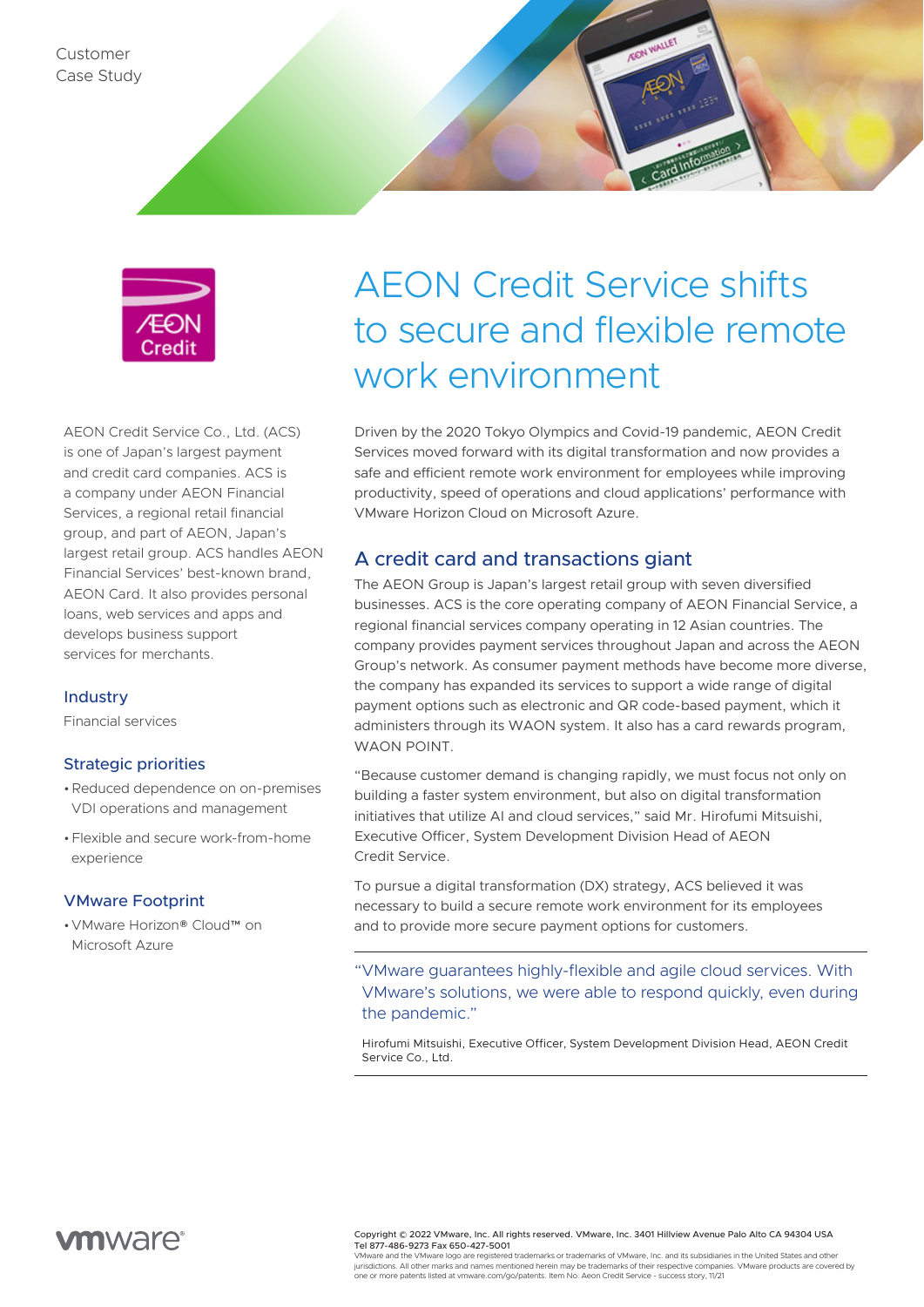## Remote work and safe transactions

ACS hoped to implement a DX strategy, but it faced several obstacles, primarily the reluctance to shift to remote work. ACS processes a huge volume of payments in Japan, with credit card transactions totaling more than 5.6 trillion yen (US\$49 billion) and electronic transactions totaling more than 2.2 trillion yen (\$19.3 billion). For this reason, ACS considered data security and compliance paramount, and believed it would be more secure to perform work on-premises.

The 2020 Tokyo Olympics proved a turning point. The government began encouraging work from home arrangements ahead of the Olympics to alleviate anticipated overcrowding on Tokyo's public transportation during the games. The Olympics were postponed, but the COVID-19 pandemic created even greater urgency to shift to remote work.

#### Cloud solutions for better outcomes

ACS also needed to meet changing customer expectations during the pandemic, according to Mr. Mitsuishi.

"There was a need to create a safe store environment to allow staff to sell products without worry and let customers purchase products with peace of mind. Cash transactions are risky. Cashless or contactless payments are much better at preventing infection. In addition, through digitalized services such as the AEON Wallet app, the automatic chatbot Miraisan, and online-only campaigns, we have tried hard to enhance customer convenience while avoiding closed spaces, crowded places, and close-contact settings," he said.

Although the pandemic accelerated ACS's digital transformation, the company had already realized the need to modernize its IT systems. ACS had been using VMware Horizon since 2012, but saw opportunities to upgrade its on-premises virtual desktop infrastructure (VDI). They needed to upgrade to Windows 10, which also required an upgrade of ACS's existing VDI in order for it to remain compatible. In addition, maintenance due to aging hardware was proving to be a heavy burden. The company believed a cloud-based solution would provide better services with less maintenance and without compromising security.

Furthermore, ACS had to move quickly in order to ensure that there weren't any disruptions or shutdowns of its payments services, which are essential to the business and operate 24/7.

## Greater efficiency and flexibility

ACS decided to adopt VMware Horizon Cloud on Microsoft Azure because it would enable the company to securely provide the necessary access to its employees working from home while effectively managing its internal infrastructure.

VMware Horizon Cloud on Microsoft Azure helped ACS reduce its VDI maintenance costs while it started to implement remote work environments on a small scale.

"Desktop as a Service (DaaS) is easy to set up. It starts from a small scale at a low cost and can scale quickly to meet changing challenges arising from remote work. In addition, we like the stability and reliability of DaaS. Some might take it for granted, but for us, these are the most important features. We are using VMware's DaaS across the entire company and are happy with it," said Jun Takahashi, General Manager, System Development Division of AEON Credit Services.

A cloud-first strategy involving many connected devices tends to complicate security management and increase potential points of failure, but VMware provides robust security solutions that meet the needs of ACS.

"VMware has taken a more comprehensive approach by providing security as a built-in distributed service. We are now able to confidently, quickly and precisely respond to incidents," says Mr. Takahashi.

ACS's PC environment is divided into Office Automation (OA) terminals, which run general office applications, and a financial business system to handle confidential financial information.

All 4,500 OA terminals have now been migrated to VMware Horizon Cloud on Microsoft Azure and can now be used securely at home or remotely. As a result, work that was once restricted to the office can be done anywhere. Some employees have remarked that their productivity has improved as a result.

In addition, the company also saw improvement in the use and efficiency of cloud applications like Microsoft 365. The improvement in performance was immediately evident to employees because they could access cloud-based apps more quickly using Horizon Cloud on Microsoft Azure than by using the previous system, which went through an on-premises data center.



Copyright © 2022 VMware, Inc. All rights reserved. VMware, Inc. 3401 Hillview Avenue Palo Alto CA 94304 USA Tel 877-486-9273 Fax 650-427-5001 VMware and the VMware logo are registered trademarks or trademarks of VMware, Inc. and its subsidiaries in the United States and other jurisdictions. All other marks and names<br>mentioned herein may be trademarks of their re Item No: Aeon Credit Service - success story, 11/21